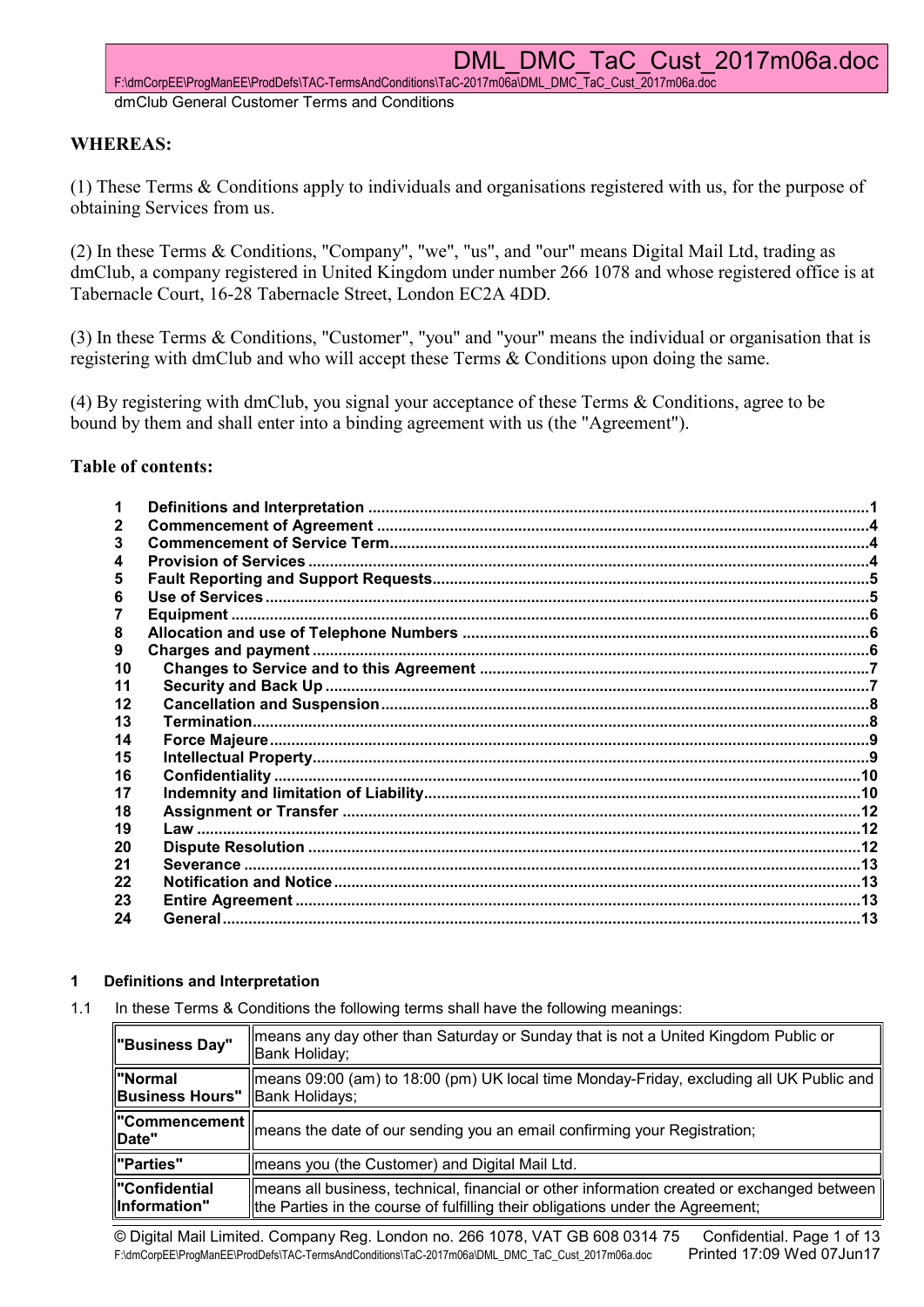| "Intellectual<br><b>Property Rights"</b> | means any and all intellectual property rights of any kind subsisting in any part of the<br>world, whether or not registered and all applications, renewals and extensions of the same,<br>including (without limitation) copyright, database rights, trade marks, patents or design<br>rights and other rights in goodwill, know-how, trade secrets and other confidential<br>information;                                                                                                                                                                                                      |
|------------------------------------------|--------------------------------------------------------------------------------------------------------------------------------------------------------------------------------------------------------------------------------------------------------------------------------------------------------------------------------------------------------------------------------------------------------------------------------------------------------------------------------------------------------------------------------------------------------------------------------------------------|
| "Agreement<br>Term"                      | means the period of time during which information relating to your User Account shall be<br>held by us, and during which this Agreement shall subsist;                                                                                                                                                                                                                                                                                                                                                                                                                                           |
| "Service Term"                           | means an agreed period of time during which a Service Package will be made available for<br>your use as set out in these Terms & Conditions, being the Initial Service Term and any<br>Service Term thereafter for so long as this Agreement subsists. The Service Term will<br>automatically renew for successive Service Terms unless and until each side gives to the<br>other one month's written Notice in writing to coincide with the next renewal date or the<br>Agreement is terminated earlier in accordance with clauses 12 and/or 13 or if you fail to<br>pay any Repeat Rental Fee; |
| "Initial Service<br>Term"                | means the first agreed period of time during which a particular Service Package will be<br>made available for your use as set out in these Terms & Conditions;                                                                                                                                                                                                                                                                                                                                                                                                                                   |
| "dmClub Dealer"                          | means any individual, sole trader or business that has, by agreement with Digital Mail Ltd,<br>contracted to sell dmClub Service Packages in exchange for a commission on the sale of<br>such Service Packages and has been authorised by dmClub to do so;                                                                                                                                                                                                                                                                                                                                       |
| "Services"                               | means the call handling and/or other services to be provided via dmClub;                                                                                                                                                                                                                                                                                                                                                                                                                                                                                                                         |
| "Service<br>Account"                     | means the unique alphanumeric identity assigned to a single instance of your entering into<br>agreement with dmClub for the provision of a Service Package;                                                                                                                                                                                                                                                                                                                                                                                                                                      |
| "Service Type"                           | means an agreed combination of call handling and or other Services associated with a<br>Service Account and provided according to an agreed Price Plan;                                                                                                                                                                                                                                                                                                                                                                                                                                          |
| "Service<br>Package"                     | means any combination of Service Account, Service Type, Price Plan and any other<br>additional products or Services made available for your use for an agreed Service Term<br>via dmClub or via a registered dmClub Dealer;                                                                                                                                                                                                                                                                                                                                                                      |
| "Price Plan"                             | means an agreed level of Setup and Rental Fees and Tariff set by us and payable by you<br>for provision of a Service Package;                                                                                                                                                                                                                                                                                                                                                                                                                                                                    |
| "Setup Fee"                              | means a fee that may be set by us and paid by you at the start of the Initial Service Term<br>in order that a Service Package may be made available to you;                                                                                                                                                                                                                                                                                                                                                                                                                                      |
| "Rental Fee"                             | means a fee that may be set by us and paid by you at agreed intervals for the Service<br>Term in which a Service Package is made available for your use;                                                                                                                                                                                                                                                                                                                                                                                                                                         |
| "Repeat Rental<br>Fee"                   | means a fee that may be set by us and paid by you at the end of a Service Term, in full or<br>at agreed subsequent intervals, in order that a Service Package which you have held for<br>one or more previous Service Terms be made available for your use for an agreed further<br>Service Term;                                                                                                                                                                                                                                                                                                |
| "Renewal<br>Reminder"                    | means a series of automated emails sent by us to your Correspondence Email Address<br>during the month preceding the end of a Service Term giving Notification to you of the fees<br>due for payment by you in order that a Service Package which you have held for one or<br>more previous Terms shall continue to be available for your use for an agreed further<br>Service Term;                                                                                                                                                                                                             |
| "Usage Fee"                              | means the deductions payable from your Account Credit in accordance with your usage of<br>the Service Package, at a Tariff specified by us and agreed by you on selection of a Price<br>Plan;                                                                                                                                                                                                                                                                                                                                                                                                    |
| "Tariff"                                 | means the rate or rates at which Usage Fees will be deducted from your Account Credit in<br>accordance with the terms of your Service Package;                                                                                                                                                                                                                                                                                                                                                                                                                                                   |
| "Gold Fee"                               | means a fee that may be set by us and shall be paid by you in order that a particular<br>telephone number be made available to you as part of a Service Package;                                                                                                                                                                                                                                                                                                                                                                                                                                 |
| "Account Credit"                         | means any payments made to dmClub as prepayment for Usage Fees according to your<br>Price Plan;                                                                                                                                                                                                                                                                                                                                                                                                                                                                                                  |
| "Registration"                           | means the submission by a Customer of Registration Data as required by dmClub, for the<br>purpose of creating a User Account, and the acknowledgement by us that a dmClub User<br>Account has been accepted by us and created;                                                                                                                                                                                                                                                                                                                                                                   |
| "Registration<br>Data"                   | means the information required by us from you for the purpose of creating a User Account,<br>whether the information is provided directly to dmClub or to us via a registered dmClub<br>Dealer;                                                                                                                                                                                                                                                                                                                                                                                                  |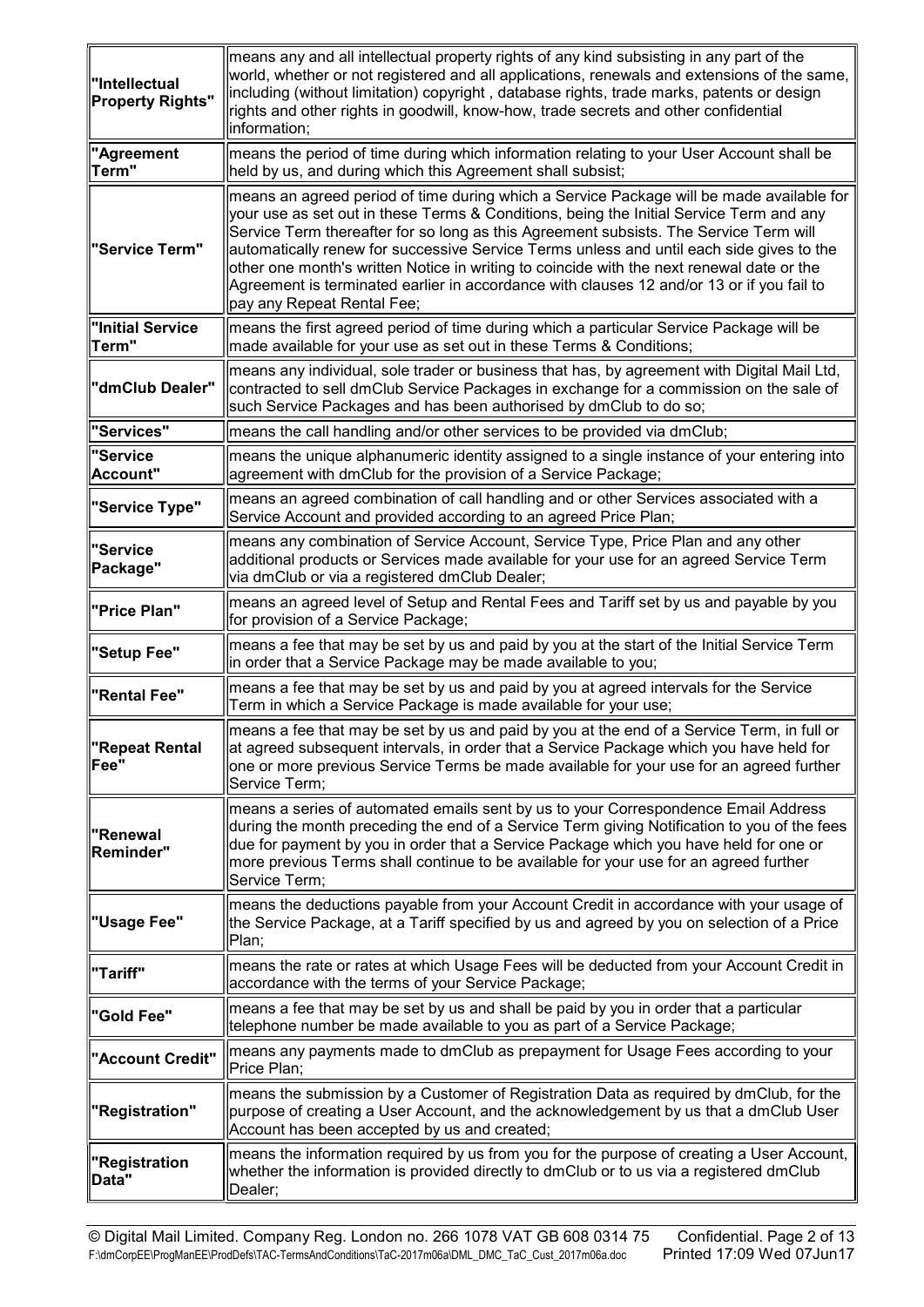| "User Account"                           | means your Registration Data, dmID, associated Service Accounts, Account Credit and all<br>information relating to this Agreement and any related activities of both Parties, held by us<br>in subject to Clause 16 of this Agreement and displayed wholly or in part within your<br>Clubhouse;                                                                             |
|------------------------------------------|-----------------------------------------------------------------------------------------------------------------------------------------------------------------------------------------------------------------------------------------------------------------------------------------------------------------------------------------------------------------------------|
| <b>"Unacceptable</b><br>Use"             | has the meaning given in clause 6.3;                                                                                                                                                                                                                                                                                                                                        |
| "dmID"                                   | means the email address provided by you upon Registration, and thereafter used by you<br>as a unique identifier when accessing your Clubhouse;                                                                                                                                                                                                                              |
| "Clubhouse"                              | means the control panel, accessible from our Website following provision of the correct<br>dmID and password, through which you may view and manage your User Account and<br>Service Package or Packages;                                                                                                                                                                   |
| "Correspondence<br><b>Email Address"</b> | means a current email address provided by you in your Clubhouse, which may be but is<br>not necessarily identical to your dmID, at which you are able to receive communications<br>from dmClub;                                                                                                                                                                             |
| "Support"                                | means reasonable efforts undertaken by dmClub Support personnel by telephone or email<br>during Normal Business Hours or such other means we may determine (in our sole<br>discretion) in accordance with the provisions of clause 5 to clarify or resolve queries in<br>relation to your Service Package, when contacted by telephone or email in connection with<br>same; |
| "Fault"                                  | means interruption, downtime or loss of data relating to your Service Package where this<br>occurs as a result of an error in our service provision;                                                                                                                                                                                                                        |
| "Our Network"                            | means the telecommunications network operated by us, responsible for switching our/your<br>inbound and or outbound calls to and or from the chosen destination;                                                                                                                                                                                                             |
| "Our Chosen<br>Carriers"                 | means any third party telecommunications carrier or carriers we have pre-selected<br>responsible for switching our/your inbound and or outbound calls to and or from the<br>chosen destination;                                                                                                                                                                             |
| "Our Website"                            | means our dmClub website dmclub.net and subdomains thereof;                                                                                                                                                                                                                                                                                                                 |
| "Formal<br>Complaint<br>Procedure"       | means the procedure whereby formal complaints are submitted to, and investigated by us.<br>A copy of this procedure is available on our Website;                                                                                                                                                                                                                            |
| "NGN"                                    | means an acronym for Non-Geographic Number, which we license or loan to you, or port<br>on your behalf from another Network to a Network of our choice;                                                                                                                                                                                                                     |
| "Fraud Traffic"                          | has the meaning given in clause 6.4.                                                                                                                                                                                                                                                                                                                                        |
| "Notify",<br>"Notification"              | means the procedure whereby we will inform you of routine changes to your Service<br>Package or Packages. This may take one or more of the following forms:                                                                                                                                                                                                                 |
|                                          | a) an email to your Correspondence Email Address;<br>b) an article in a dmClub Customer newsletter sent via email; or                                                                                                                                                                                                                                                       |
|                                          | c) a notification in your Clubhouse.                                                                                                                                                                                                                                                                                                                                        |
| "Notice"                                 | means formal notice of exceptional matters regarding your dmClub Service Package or<br>Packages, for example suspension or termination of your Service Package. Where Notice<br>is served by us it will take the following form:                                                                                                                                            |
|                                          | a) an email sent to your Correspondence Email Address;<br>b) a fax sent to the Fax Number provided in your Registration Data; and                                                                                                                                                                                                                                           |
|                                          | c) a printed letter sent to the postal address provided in your Registration Data.                                                                                                                                                                                                                                                                                          |
|                                          | Where Notice is served by you it shall be sent in writing, by email and post.                                                                                                                                                                                                                                                                                               |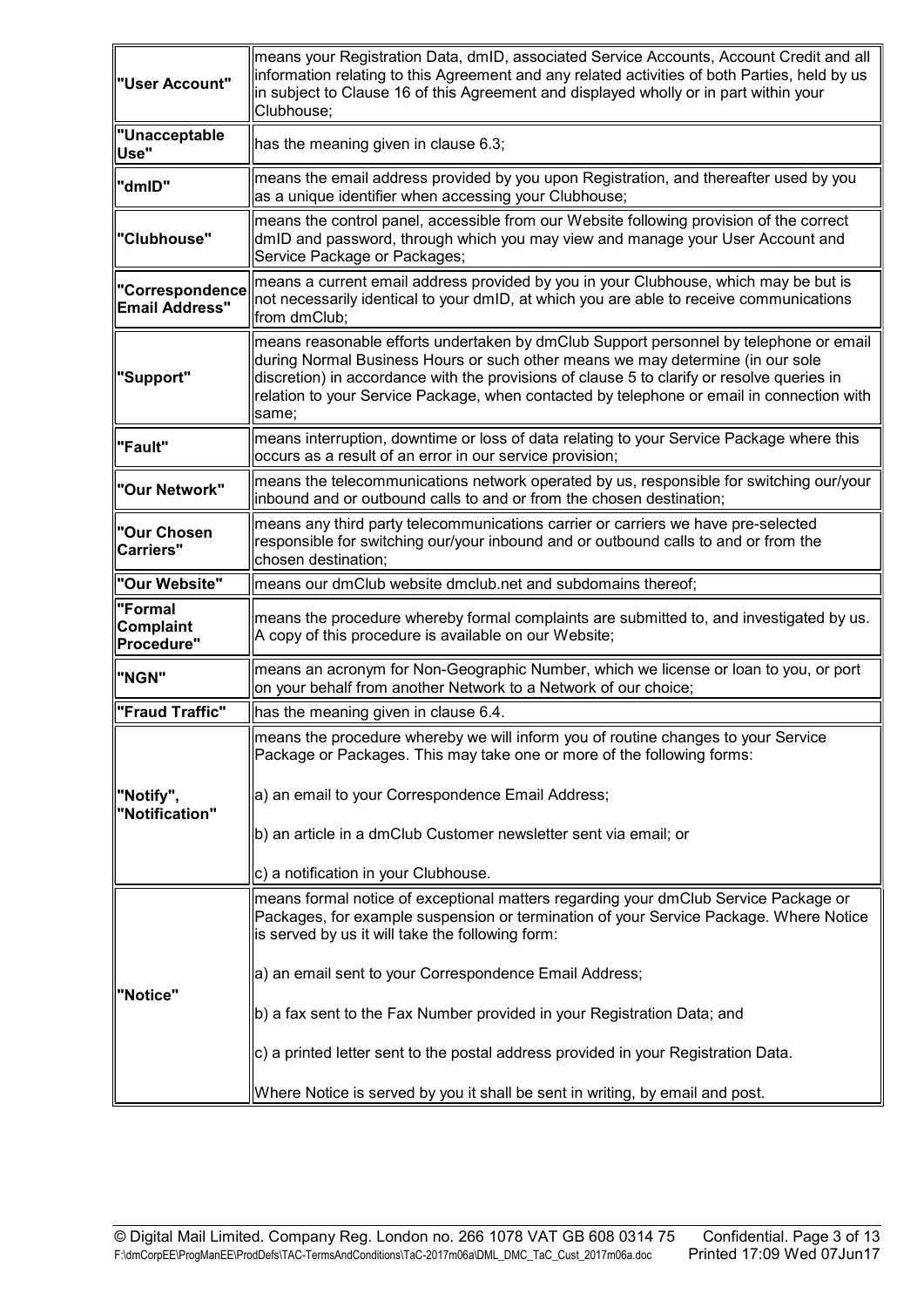## 2 Commencement of Agreement

- 2.1 The Agreement is between you and dmClub (the Parties).
- 2.2 Nothing in this Agreement shall be deemed to indicate that any other individual or organisation shall be a Party to this Agreement.
- 2.3 The Agreement Term is deemed to commence from the date of your indicating, whether during the process of Registration with dmClub, or in writing or via another suitable electronic form, that you have accepted these Terms & Conditions.

# 3 Commencement of Service Term

- 3.1 A Service Term is deemed to commence from the date of complete payment of all charges applicable to the Service Package selected by you, to which that Service Term shall apply.
- 3.2 We may terminate this Service Term prior to the first provision of Services to you with no liability if:
	- 3.2.1 we cannot reliably identify you;
	- 3.2.2 you fail to provide payment in full as specified for your Service Package;
	- 3.2.3 we are unable to verify your payment for any reason;
	- 3.2.4 we have reasonable cause to suspect that you may be attempting to obtain a Service Package for Unacceptable Use; or
	- 3.2.5 if for any other reason we are unable to provide the Service Package or the Services.
- 3.3 You may cancel the Service Term and obtain a full refund on any payments made in connection with your Service Package (the dmClub 'No Quibble Money Back Guarantee'), subject to the following conditions:
	- 3.3.1 You have incurred Usage Fees of less than £5. If you have incurred more than £5 in Usage Fees we will deduct any relevant Usage Fees from the refund;
	- 3.3.2 Your payment was processed in full within 7 Business Days of ordering your Service Package;
	- 3.3.3 Your Service Package was not a renewal of an existing Service Package;
	- 3.3.4 You request your refund in writing, within 14 days of ordering the Service Package.
	- 3.3.5 There has been no attempt to port any associated telephone numbers
	- 3.3.6 There has been no commercial use of any of the associated telephone numbers, including dissemination, publication, or third party calls
- 3.4 Clause 3.3 does not affect your statutory rights where you are a consumer and is without prejudice to any other rights to which you may be entitled under English law.
- 3.5 Your Service Package will continue for the Initial Service Term.
- 3.6 30 days prior to the end of the Initial Service Term we will send you a Renewal Reminder giving Notification to you of any Repeat Rental Fee and/or other Fees due for the continuation of your Service Package.
- 3.7 Where no action is taken by you during this period to update payments for your account we will attempt to use any Account Credit added to your User Account for payment of any Repeat Rental Fee and/or other Fees due for the renewal of your Service Package.
- 3.8 Where insufficient Account Credit is present in your User Account to pay any Repeat Rental Fee and/or other Fees due for the full renewed Service Term, we will attempt to use any Account Credit present in your User Account to renew your Service Package for one calendar month. We reserve the right to make an additional charge in this event.
- 3.9 Where insufficient Account Credit is present in your User Account to pay any Repeat Rental Fee and/or other Fees due for the renewal of your Service Package for one calendar month, and of your taking no action to rectify the situation, we may terminate your Service Package in accordance with clauses 12 and 13 of this Agreement.
- 3.10 We undertake to give you Notification of these events to you as and when they occur, by means of an email sent to your Correspondence Email Address.

# 4 Provision of Services

- 4.1 We will make reasonable endeavours to provide the Service Package to you materially in accordance with this Agreement and subject to availability, provided that nothing in this Agreement shall require us to accept your request for Services if we determine (in our sole discretion) that you are not eligible under the requirements set out in clause 6.1.
- 4.2 We shall provide the Service Package in the manner of a reasonably skilled electronic telecommunications provider and in a professional manner.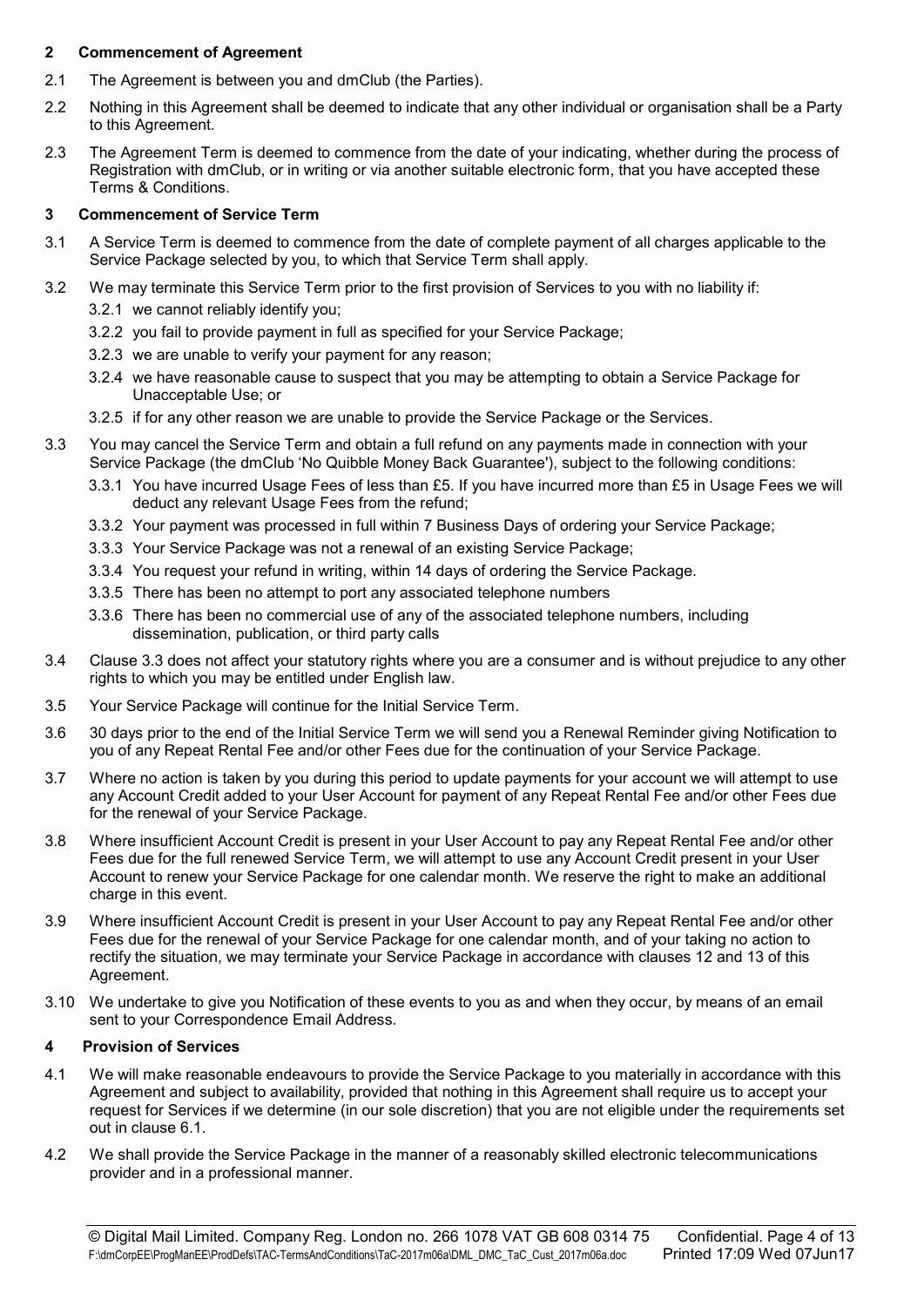4.3 We do not guarantee that the Service Package will be error free or without interruption. Provision of the Service Package may be dependent on the provision to us of services by third party telecommunications providers. We are not responsible to you for any faults or interruptions caused by them.

# 5 Fault Reporting and Support Requests

- 5.1 Where you require support or assistance, or believe you are experiencing a Fault, you should contact dmClub Support.
- 5.2 You can contact dmClub Support during Normal Business Hours by telephoning 020 7060 2000.
- 5.3 You may contact us by email at support@dmclub.net at any time. In the event that you contact us outside Normal Business Hours we will respond to email requests for support within four hours of commencement of the next Business Day.
- 5.4 You must report the Fault to dmClub Support within 48 hours of its first occurrence, for us to create a fault handling ticket and provide fault handling and resolution services.
- 5.5 Where having investigated a Fault reported by you, we find that you have not suffered a Fault resulting from our service provision, we reserve the right to charge you for all reasonable costs incurred in investigating the report and you agree to pay such charges.
- 5.6 You undertake to request Support or report any Fault you believe you are experiencing in a clear, factual, courteous and reasonable manner. In the event that your conduct during fault reporting is deemed by our staff to be threatening, abusive or violent in language, manner or content we reserve the right to revoke telephone support without notification and resolve the matter by email only.
- 5.7 You undertake to follow any reasonable instructions given to you by dmClub staff or published on our Website in connection with our performance of our obligations under this Agreement.
- 5.8 We undertake to make reasonable efforts to provide Support that, in our professional opinion, is appropriate, in a timely manner. Where, in our professional opinion, a request for Support falls outside appropriate limits we shall be entitled to offer the services requested but levy a separate charge for their provision at such rates as shall be determined by us.

#### 6 Use of Services

- 6.1 To enter into this Agreement to receive a Service Package upon the Commencement Date for the Services, you must be a business, firm or an organisation or you must be an individual at least 18 years old.
- 6.2 You hereby agree and warrant that you will not use our Service Package for unlawful purposes, Unacceptable Use or Fraud Traffic.
- 6.3 Unacceptable Use is defined as:
	- 6.3.1 Any use of the Service Package that causes degradation of our Services to yourself or any of our other customers;
	- 6.3.2 Any use of the Service Package to disseminate unsolicited marketing or advertising material;
	- 6.3.3 Any use of the Service Package to impersonate or give others cause to believe you are associated with any individual, business or other organisation where you cannot upon request provide reasonable proof of such identity or association;
	- 6.3.4 Any use of the Service Package that is in breach of third party's Intellectual Property Rights;
	- 6.3.5 Any use of the Service Package to provide, attempt to provide or claim to provide any service or product for which a licence is required, without the appropriate licence being held by you in the country in which you are providing, attempting to provide or claiming to provide that service or product;
	- 6.3.6 Any use of the Service Package to participate in the transmission or storage of material that is pornographic and/or obscene, defamatory or menacing and/or offensive or which would result in the breach of any third party's Intellectual Property Rights, confidential information or privacy;
	- 6.3.7 Any use of the Service Package that is in breach of the Data Protection Act 1998 or any amendments thereof;
	- 6.3.8 Any use of the Service Package that causes congestion, disruption or overload of Our Network or Our Chosen Carriers' Networks;
	- 6.3.9 Any use of the Service Package that contravenes Ofcom or PhonePayPlus regulations.
- 6.4 Fraud Traffic is defined as:
	- 6.4.1 Any traffic which any telecommunications carrier that transmits traffic to Our Network is unable to bill or collect;
	- 6.4.2 Any traffic where there is a reasonable expectation that the end user is not likely to pay their telephone bill because the calls are disputed as not originating from the telephone line for which the respective end user is responsible;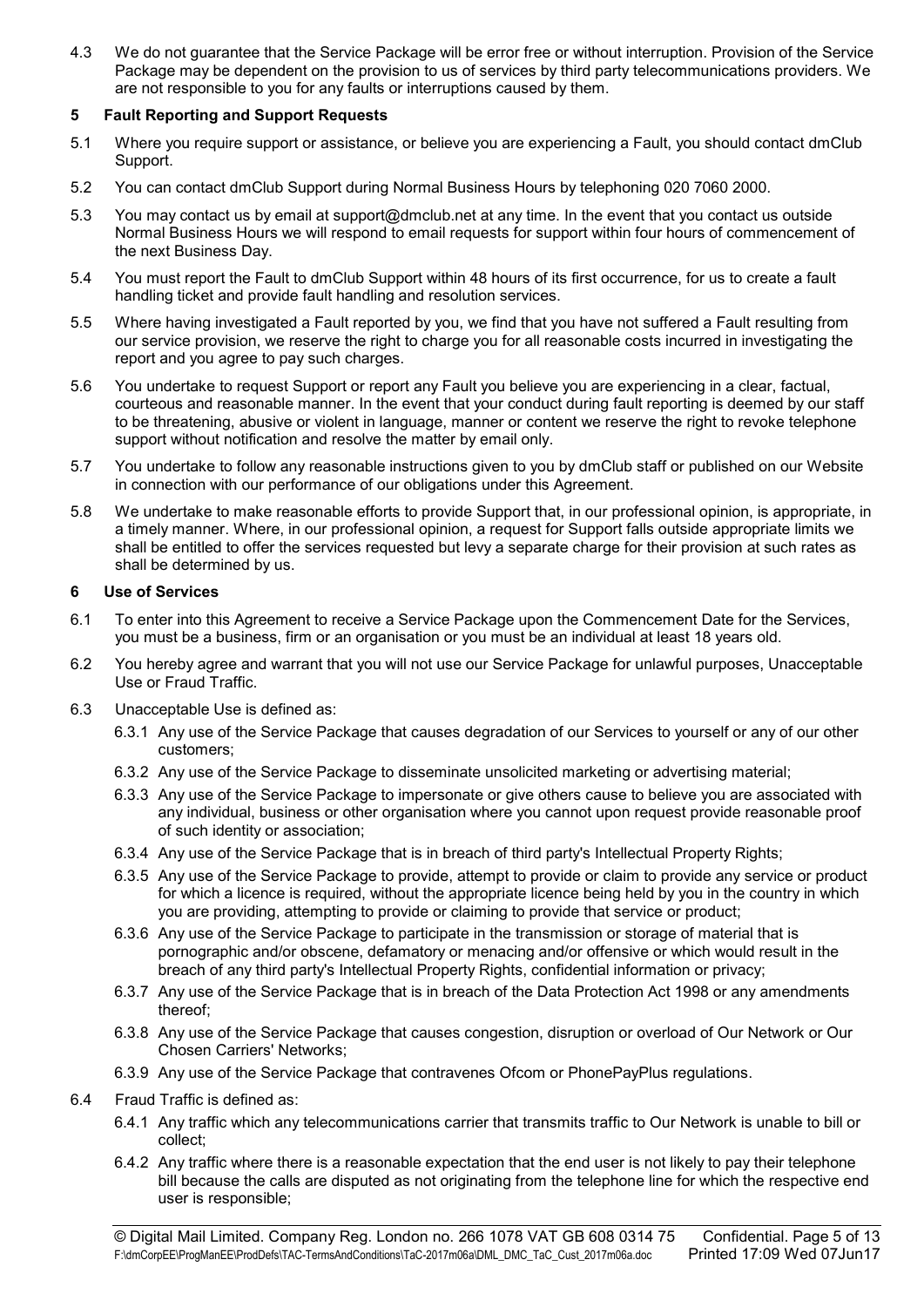- 6.4.3 Any traffic where calls are being made to inflate payments due from us or Our Chosen Carriers (known as Artificially Inflated Traffic, or AIT);
- 6.4.4 Any traffic where there is repeated calling from the same number, by repeated the parties mean continual or sporadic, or habitual, where it is proven there is a repeated pattern of an origination number dialling a premium rate number; or
- 6.4.5 Any traffic which is electronically generated by a computer or some other electronic software, or continually dialled from a human operated call centre.
- 6.5 You agree to provide us with 14 days' prior written Notice of any activities, promotions or campaigns which may cause abnormal demands on our Network or Our Chosen Carriers' Networks.
- 6.6 Abnormal demands are defined as more than 30 simultaneous calls.
- 6.7 You acknowledge and agree that the Services and the Service Packages are not designed for use for calls to emergency services or in the operation of an emergency service or other time-critical service. You acknowledge and warrant that you will not rely solely upon a dmClub Service Package or Packages to make calls to emergency services or to operate an emergency service.
- 6.8 You agree to indemnify us against any claims, actions, proceedings or threatened proceedings from third parties and against any losses, damages or costs (including court costs and legal fees) suffered or incurred by us arising out of any breach of your obligations under these Terms and Conditions.
- 6.9 You are responsible for ensuring that only those persons you authorise use the Service Package and you agree to pay all charges relating to use of the Service Package.
- 6.10 You acknowledge and warrant that:
	- 6.10.1 The Service Package is for your use and you will not re-supply or resell or otherwise make the Service Package available to any person on a commercial basis or any other basis unless otherwise agreed in writing by us; and
	- 6.10.2 Any failure to comply with this clause 6 is a material breach of this Agreement.

#### 7 Equipment

7.1 You agree to keep any of your equipment, required for us to provide your Service Package, properly maintained and in serviceable condition.

#### 8 Allocation and use of Telephone Numbers

- 8.1 Where you choose or are allocated any telephone numbers as part of our Service Package you acknowledge that you do not acquire any legal, equitable or other rights in relation to any telephone numbers. You are not entitled to sell any telephone numbers rented to you by us as part of this Agreement; and neither are you permitted to register them as trade marks.
- 8.2 NGNs according to the prefix and use are regulated in the UK by Ofcom and PhonePay Plus. In the event that we allocate by license or loan or port such numbers for you and you expend monies promoting them in stationery, within literature or other media, you agree and understand that these regulatory bodies have the authority to alter their terms and conditions of use, the name or classification by which these numbers may be known as or may be referred to, and the charges or credits that may apply, and if such changes are made, you accept them and agree that we may make such necessary amendments to numbers and or introduce additional codes and alterations and terms and conditions of use that are required to comply.
- 8.3 You may port telephone numbers to and from Our Network or Our Chosen Carriers' Networks providing always we or Our Chosen Carriers have a porting agreement with the other network and providing payment has been received in full by us for all applicable charges.
- 8.4 Where all relevant charges have not been paid in full, telephone numbers may only be transferred or ported to another network with our prior written permission.

## 9 Charges and payment

- 9.1 Frequency and quantity of payments and charges for different Service Packages are specified on our Website at the time of purchase or as otherwise detailed by us.
- 9.2 We will make reasonable efforts to ensure that information relating to frequency and quantity of payments and charges for different Service Packages specified on our Website is accurate. Where information relating to any aspect of any Service Package displayed on our Website or any Website owned and operated by any registered dmClub Dealer is inaccurate or misleading you agree that we shall not be bound by the information so displayed.
- 9.3 You agree to make payments in advance for all Usage Fees by means of a payment method we accept, as specified on our Website.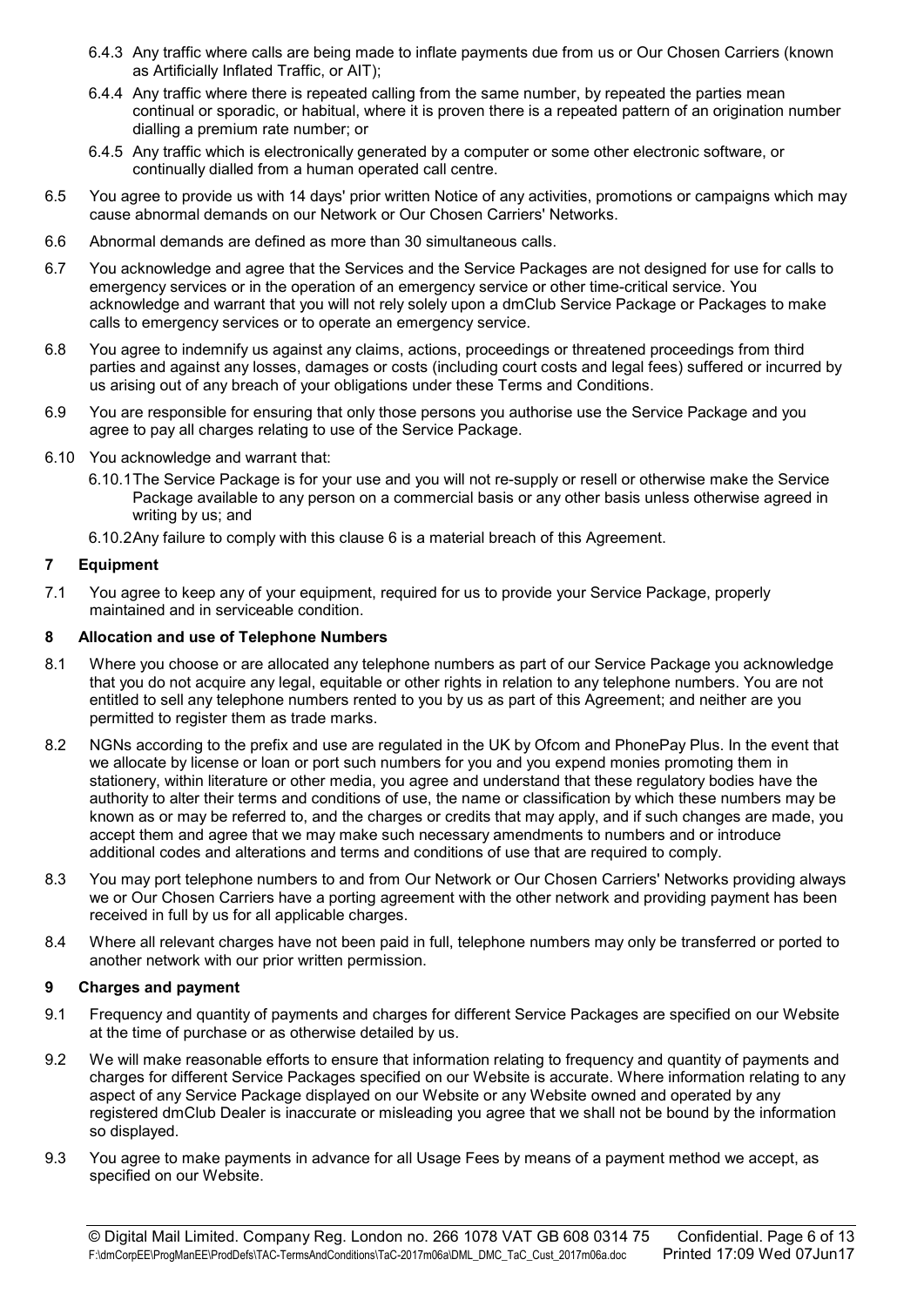- 9.4 You agree to ensure that adequate Account Credit is available in your User Account at all times to pay all Usage Fees incurred by you in the course of your usage of the Service Package, including any VAT on these charges.
- 9.5 VAT will automatically be deducted from any money paid to your User Account prior to Account Credit being available in your User Account for payment of charges.
- 9.6 If a direct debit, PayPal, cheque, credit card or debit card payment is disputed, dishonoured or cancelled we reserve the right to charge you an administrative charge for any third-party charges and internal costs we incur as a result.
- 9.7 Subject to the provisions of Clause 3.3, any Account Credit added to your User Account is non-refundable.
- 9.8 We reserve the right to delete any Account Credit added to your User Account in the event that your User Account remains untouched for one year or more.
- 9.9 We reserve the right to alter our Tariff during the Initial Service Term or any subsequent Service Term, midterm, without prior Notification to you, if we are given due cause to do so (such as an increase in charges to us, relating to a Service we provide to you from a network or carrier). If a variation imposed on us has been backdated, we reserve the right to backdate our variation to maintain our margin; and in such event that backdating means that we have undercharged or overpaid you, you agree to pay us back the amount of any such undercharge or overpayment, within 14 days of our Notification to you of such an undercharge or overpayment.
- 9.10 In the event that you have not paid all charges due to us by the due date, interest shall accrue on such due amounts at an annual rate equal to 4% above the then current base lending rate of the Bank of England from the due date and continuing until fully paid, whether before or after any judgment. We reserve the right to claim interest and any other remedies available under the Late Payment of Commercial Debts (Interest) Act 1998. We are under no obligation to provide any or all of the Services and/or Service Package(s) while the outstanding charges remain unpaid.
- 9.11 For any Service Packages that generate a payout to you, we reserve the right to delay, suspend or refuse payout if:
	- 9.11.1 You do not claim your payout, either as Account Credit or as payment, within the time specified in the relevant area of your Clubhouse or more than 12 months has elapsed since the end of the month that the traffic for the payout has elapsed;
	- 9.11.2 We have reasonable cause to suspect that your use of the Service Package may be in breach of clause 6 (Use of Services) of this Agreement;
	- 9.11.3 We have reasonable cause to suspect that your use of the Service Package constitutes Fraud Traffic;
	- 9.11.4 We have reasonable cause to suspect that your use of the Service Package may be in breach of UK law or UK telecommunications guidelines.

## 10 Changes to Service and to this Agreement

- 10.1 On 30 days' prior written Notification to you we may vary any of these Terms & Conditions and any other provisions or technical specifications of the Service Package for operational reasons, external economic factors, or legal or regulatory requirements.
- 10.2 If on receipt of such Notification you do not wish to accept such variation of these Terms & Conditions you may upon providing us written Notice terminate the Agreement within 30 days of receipt of Notification of such changes.
- 10.3 Where advance payment has been made by you for a Service Package or Packages we will provide an appropriate refund based on unconsumed service.

## 11 Security and Back Up

- 11.1 You are responsible for the security of your use of the Service Package, including but not limited to protecting all dmIDs and passwords, backing up all data, employing appropriate security devices, including virus checking software and having disaster recovery processes in place.
- 11.2 Please note that it is not possible for us to confirm the identity of all persons contacting us. We may, therefore, disclose any information in connection with your User Account to anyone who purports to be you by correctly quoting your dmID and password, security code or secret word.
- 11.3 You must contact us immediately if any confidential password, security code or other information relating to your User Account and or Service Package is disclosed to any unauthorised person.
- 11.4 You agree that you shall be held liable for any Usage Fees associated with the Service Package for a period of one hour after you report to us in writing during Normal Business Hours the disclosure of any confidential password, security or other information relating to your User Account and or Service Package to us. If you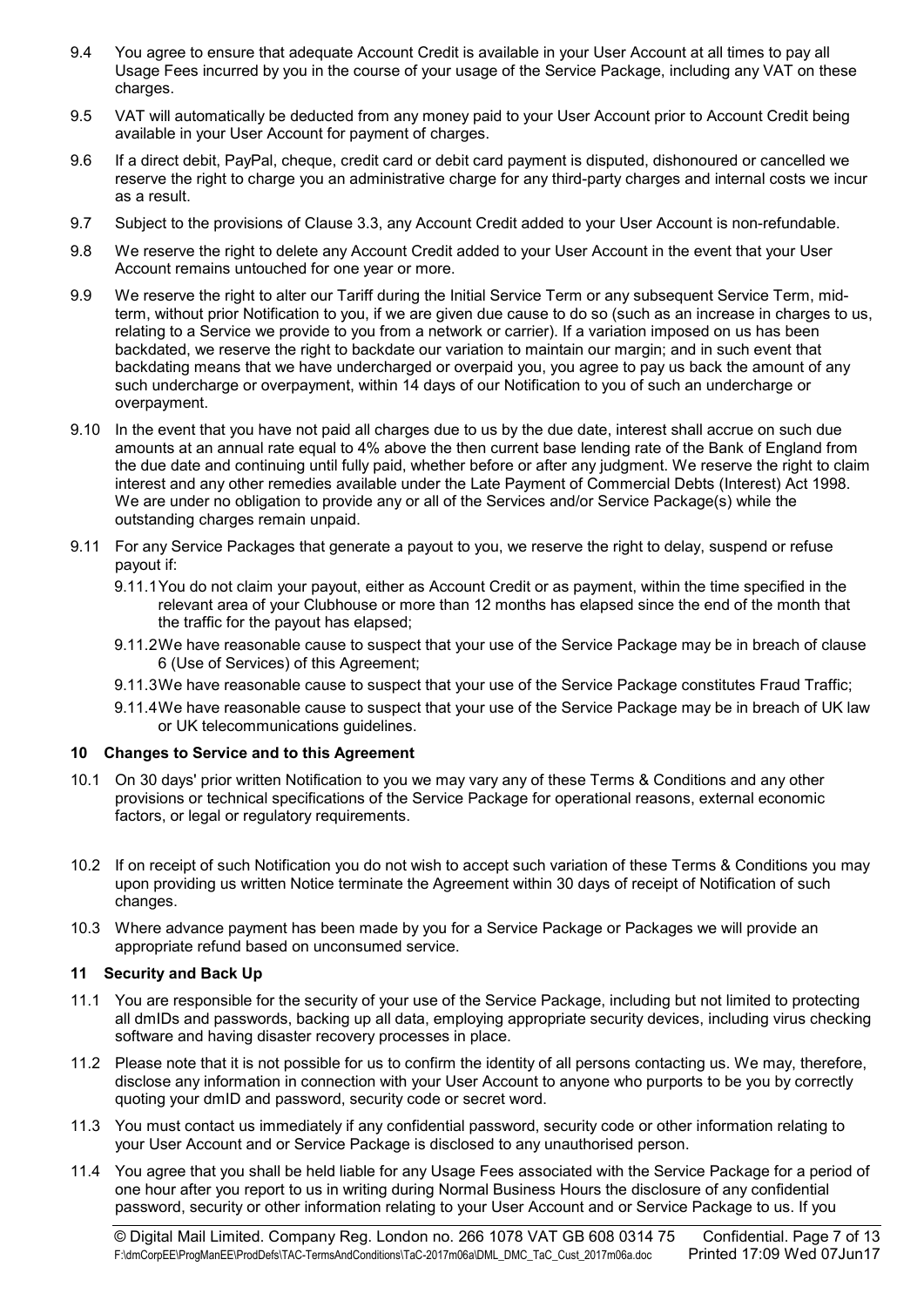report the disclosure outside of Normal Business Hours or leave a message on our customer service department answering machine, the one hour period will commence at the beginning of our next Business Day.

11.5 You agree to let us know immediately in writing if you become aware of any matters that you believe or might reasonably believe may constitute a threat to the security of your User Account or the Service Package or the Services.

# 12 Cancellation and Suspension

- 12.1 You agree that where your account with us has fallen outside and beyond our terms of payment and we have Notified you in writing and/or verbally and you have failed to bring your account within terms, within 21 days thereafter we may suspend, and or disconnect any or all Services to which any outstanding payments relate and the performance of any associated obligations with immediate effect and without prejudice to our rights under this Agreement, including our right to payment. Notwithstanding any other provisions of this Agreement, we shall have no liability to you for any loss or damages you suffer as a consequence of such suspension.
- 12.2 We may by giving you oral notice (confirmed in writing) or written Notification suspend immediately the provision of the Service Package (or a part thereof) to you until further notice without compensation: 12.2.1 for repairs, maintenance or improvement;
	- 12.2.2 if you do not comply with Clause 6 (Use of Service) of this Agreement;
	- 12.2.3 if you are in breach of any other obligation imposed on you under this Agreement; or

12.2.4 if we are required to comply with an order, instruction or request of any competent authority.

- 12.3 Any exercise of our right to suspend the Service Package shall not exclude our right subsequently to terminate this Agreement. We may refuse to restore the Service Package to you until the provisions in Sub-clauses 12.2.2 to 12.2.3 of these General Terms are cured and we receive an acceptable assurance from you that there will be no further breach.
- 12.4 You are liable for charges during suspension or disconnection unless we decide otherwise and give you Notice to that effect in writing.
- 12.5 We may charge to reconnect you to the Services after a suspension under any clause of this Agreement and we may change your payment terms as a condition of reconnection in our sole discretion.
- 12.6 We may give 1 months notice that we shall not offer renewal of a service term, if we feel that we do not have a good and constructive working relationship with you.
- 12.7 Should you wish to cancel a service, so that the service term is not automatically renewed, then you must cancel the service prior to the end of the service term.

## 13 Termination

- 13.1 We may terminate either your Agreement Term or Service Term or both immediately at any time by giving you prior written Notice if:
	- 13.1.1 We cannot reliably identify you;
	- 13.1.2 You give us reasonable grounds to believe that you or any other person at your premises uses the Service Package or is suspected, in our reasonable opinion, of using the Service Package in breach of Clause 6 (Use of Service) of these Terms and Conditions;
	- 13.1.3 you do not perform or observe any other obligation imposed on you under this Agreement; whether such obligation is specified in this Agreement as being material or not;
	- 13.1.4 You give us reasonable grounds to believe that you have provided us with false, inaccurate or misleading information either for the purpose of obtaining the Service Package from us or during the provision thereof;
	- 13.1.5 You fail to pay any sum outstanding and due to us within 21 days of our first sending Notification demanding payment;
	- 13.1.6 Having been notified by us that you are in material breach, you fail to remedy that breach within 30 days of our written notification to you;
	- 13.1.7 You commit persistent breaches, whether or not material;
	- 13.1.8 You make any arrangements with your creditors or become bankrupt, become subject to an administrative order or go into liquidation, whether voluntary or compulsory (other than for the purposes of reconstruction or amalgamation), or an encumbrancer takes possession of, or a receiver or administrator is appointed in respect of any of your assets or any broadly similar circumstances arise in any other jurisdiction in consequence of debt;
	- 13.1.9 We are required to comply with an order, instruction or request of any competent authority;
	- 13.1.10 We are no longer able to provide your Service Package for any reason; or
	- 13.1.11 Any other authority we have to provide your Service Package ends.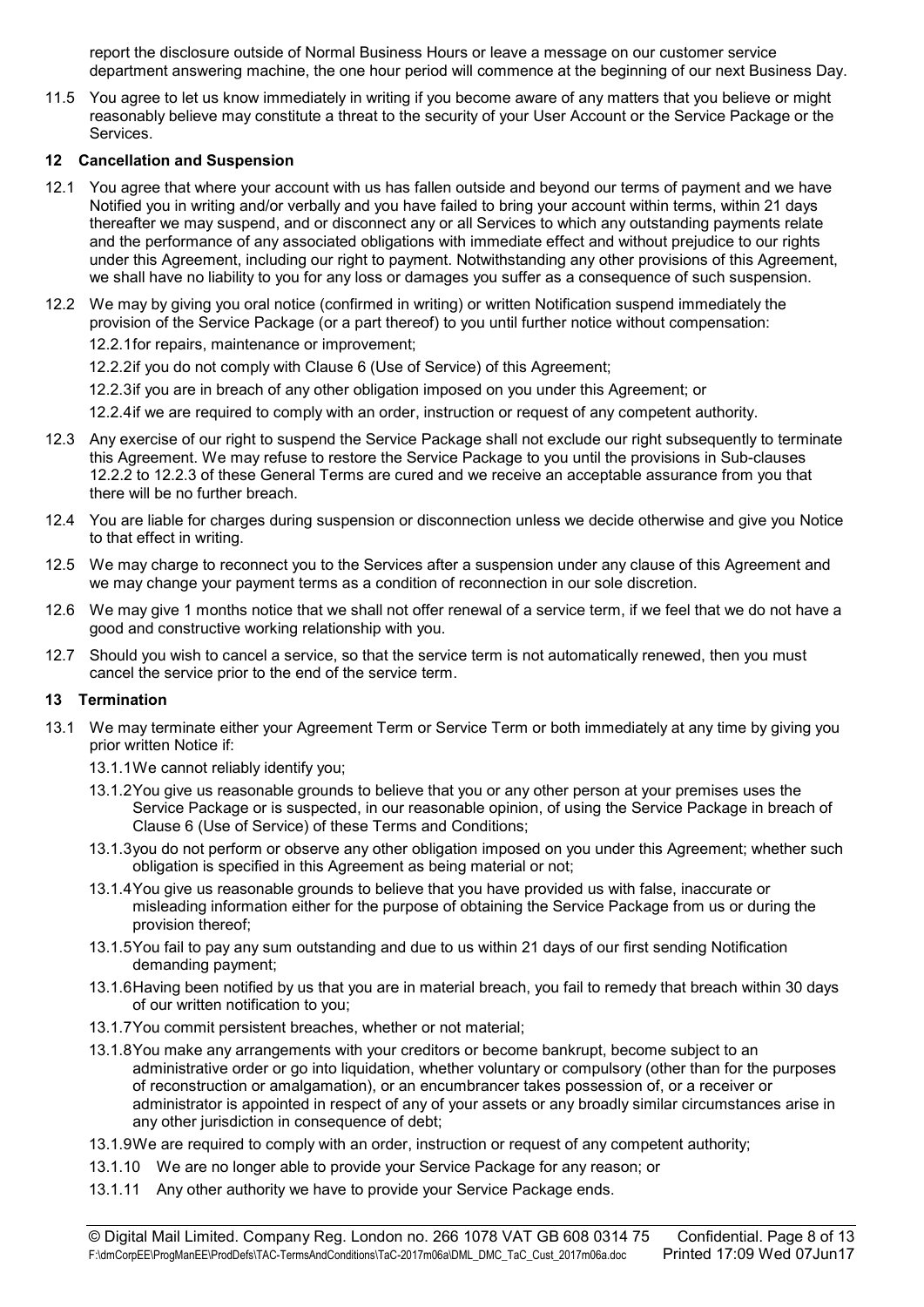- 13.2 We may terminate this Agreement immediately by written Notification to you if our or any of Our Chosen Carriers' licenses is revoked or modified in any way which has a material impact on our ability to provide the Service Package agreed with you, unless we are able to offer substantively the same Service Package anticipated by you, through one or more alternative carriers.
- 13.3 You may terminate a current Service Term at any time via the appropriate controls available in your Clubhouse. In the case of termination of a current Service Term by you prior to its completion we reserve the right to charge you an appropriate sum reflecting administrative costs and lost call revenue as a consequence of your termination.
- 13.4 You may terminate this Agreement at any time on the provision to us of 30 days written Notice.
- 13.5 In the case of termination of this Agreement any current Service Terms shall be automatically terminated. In the case of termination of this Agreement by you prior to the completion of an agreed Service Term, we reserve the right to charge you an appropriate sum reflecting administrative costs and lost call revenue as a consequence of your termination.
- 13.6 Notwithstanding any other provisions of this Agreement, we shall have no liability to you for any loss or damages you suffer as a consequence of such termination.
- 13.7 The accrued rights of the parties as at termination or the continuation after termination of any provision expressly stated to survive shall not be affected or prejudiced.

#### 14 Force Majeure

14.1 Neither party will be liable to the other for any delay in performing any of its obligations under this Agreement (other than its obligation to pay the agreed Fees) which have occurred as a result of circumstances which are entirely outside the control of either party. These include but are not limited to energy and power failures, third party telecommunications, non-availability and breakdown of equipment, Acts of God, Terrorism, Explosions, States of War and/or other hostilities.

#### 15 Intellectual Property

- 15.1 All Intellectual Property Rights in our equipment, software and any other technology used by us in the provision of your Service Package remains with us or licensed to us by our suppliers unless expressly specified. You are licensed to use such Intellectual Property Rights solely to the extent properly required to receive the Services and/or the Services Packages from us subject to the terms of this Agreement and for no other purpose and you shall not make the same available to any third party without our prior written consent.
- 15.2 Without prejudice to the generality of clause 15.1, you acknowledge that our Services and/or Service Packages may incorporate software which has been specifically developed by us (whether or not designed to be used in coordination with open source software) and the Intellectual Property Rights in such software remain vested in us. You are licensed to use such software solely to enable you to obtain the benefit of the Services and/or Service Packages for your own use and for no other purposes.
- 15.3 Where the Services and/or a Service Package relates to the provision of voiceover services, the style of the voice and the script are not provided to you on an exclusive basis and may be used for other customers. Once a recording has been made, however, for your use, the same recording will not be provided to any other customer.
- 15.4 Where the Services and/or a Service Package includes the transfer to you of content, whether: 15.4.1 Written content;

15.4.2 Audio content, whether voice or other types of audio recording; or

15.4.3 Visual content, whether in the form of static images or video recordings;

the Intellectual Property Rights in any such content remain vested in us, and transfer of content to you shall not be deemed to imply the transfer to you of any Intellectual Property Rights or exclusive use.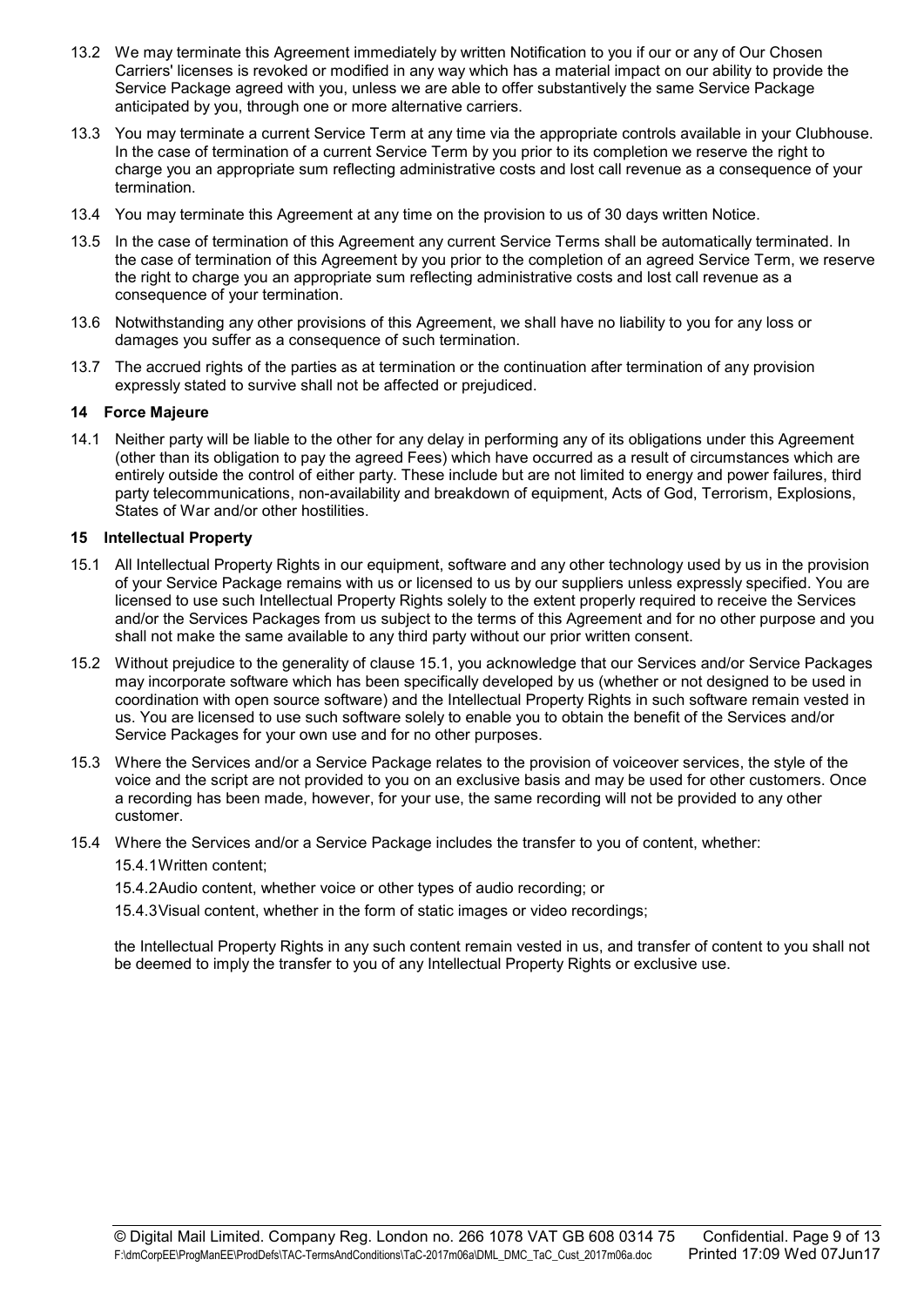- 15.5 We have no obligation to review or edit any of your information or third party information which you store or transmit through Our Network or that of Our Chosen Carrier. However, we reserve the right to access, retain and disclose copies of such information for the purpose of:
	- 15.5.1 Correcting, maintaining or improving the any part of the Service Package.
	- 15.5.2 Complying with applicable laws, regulations and statutory instruments or terms of licenses and contracts relating thereto.
	- 15.5.3 Observing the performance of the Service Package including monitoring Service Level Agreements.
	- 15.5.4 Retaining a record of activity on our equipment or that of Our Chosen Carriers.
	- 15.5.5 Complying with a request for information from any Court of competent jurisdiction or appropriately authorised body.
	- 15.5.6 Ensuring that you do not contravene our policy concerning Unacceptable Use and or Fraud Traffic.

#### 16 Confidentiality

- 16.1 You are required promptly to give us all the information we may reasonably need so that we can perform our obligations under this Agreement. We will keep a record of personal and/or organisation information you provide to us in connection with the Service Package.
- 16.2 You agree to provide up to date contact information, including a Correspondence Email Address at which you are able to receive email communications from any dmClub.net email address.
- 16.3 You agree to inform us immediately of any change to the contact details and other information you have provided to us.
- 16.4 You hereby agree and confirm that the information that you provide to us under this Agreement shall be true, accurate and complete in all respects.
- 16.5 We may contact you before, during and after the term of this Agreement to administer, evaluate, develop and maintain the Service Package.
- 16.6 Please note that we may monitor and/or record your telephone calls and emails for quality assurance, legal, regulatory and training purposes.
- 16.7 We will comply with our obligations under the Data Protection Act 1998 and any other applicable data protection and data retention legislation. You are also required to comply with all data protection and data retention legislation.
- 16.8 Subject to the provisions of clause 16.7 above, we reserve the right to retain any information submitted by you to us in connection with the performance of our duties under this Agreement, whether upon Registration or at any point thereafter, at our sole discretion.
- 16.9 All information relating to you collected by us in the course of providing the Service Package shall remain confidential subject only to the permitted uses of that information under this Agreement or as may be permitted or by any court of competent jurisdiction, by any governmental or regulatory authority or where there is a legal right, duty or requirement to disclose it. Without limiting the foregoing, you acknowledge that we may, where appropriate, disclose your information to the police and other emergency services.
- 16.10 In connection with this Agreement we, and any other companies or agencies authorised by us, may carry out credit checks and fraud prevention checks with one or more licensed credit reference and fraud prevention agencies and we may retain a record of the search. Information held about you by such agencies may be linked to records relating to other persons living at the same address and such records will be taken into account in credit checks and fraud prevention checks. Information from your application and payment details of your account will be recorded with one or more of these agencies and may be shared with other organisations to help make credit and insurance decisions about you and members of your household and for debt collection and fraud prevention.
- 16.11 We may also share the information which you provide with our affiliates or third parties for administration, data storage or processing purposes.

## 17 Indemnity and limitation of Liability

- 17.1 If you do not comply, or any other person whom you allow to use the Service Package and/or the Services does not comply, with any provision of this Agreement, you shall indemnify and hold us harmless against all liabilities, claims, losses, damages or expenses arising directly or indirectly or in any way associated or suffered as a result of such non-compliance.
- 17.2 Nothing in this Agreement excludes or limits the liability of either party for death or personal injury caused by its negligence.
- 17.3 Our liability to you:

17.3.1 Under Part 1 of the Consumer Protection Act 1987;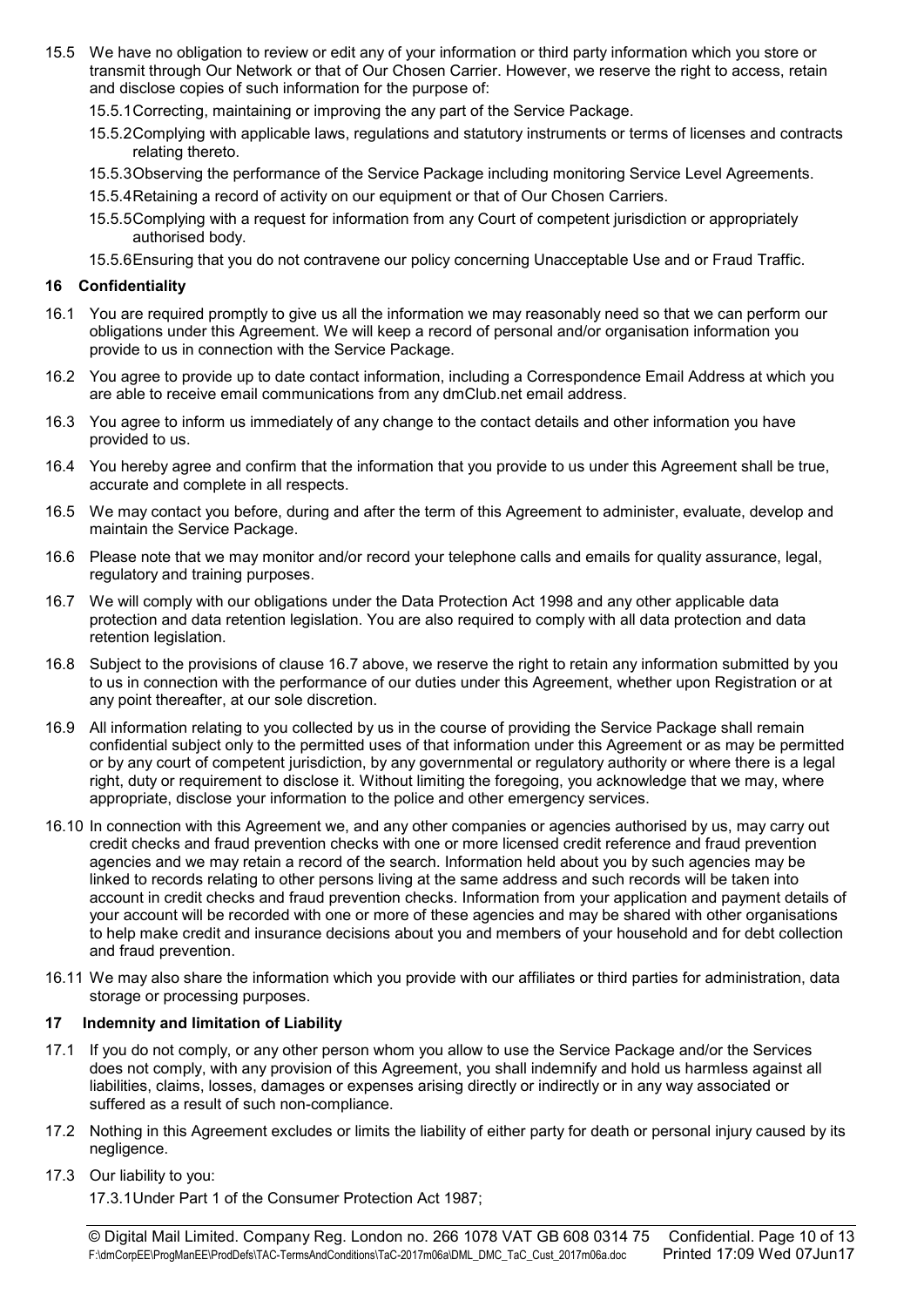17.3.2 for breach of any condition as to title or quiet enjoyment implied by section 12 of the Sale of Goods Act 1979 or section 2 of the Supply of Goods and Services Act 1982;

17.3.3 for fraudulent misrepresentation, and;

17.3.4 for misuse of confidential information,

is not excluded or limited by this Agreement, even if any other terms of this Agreement would otherwise suggest that this might be the case.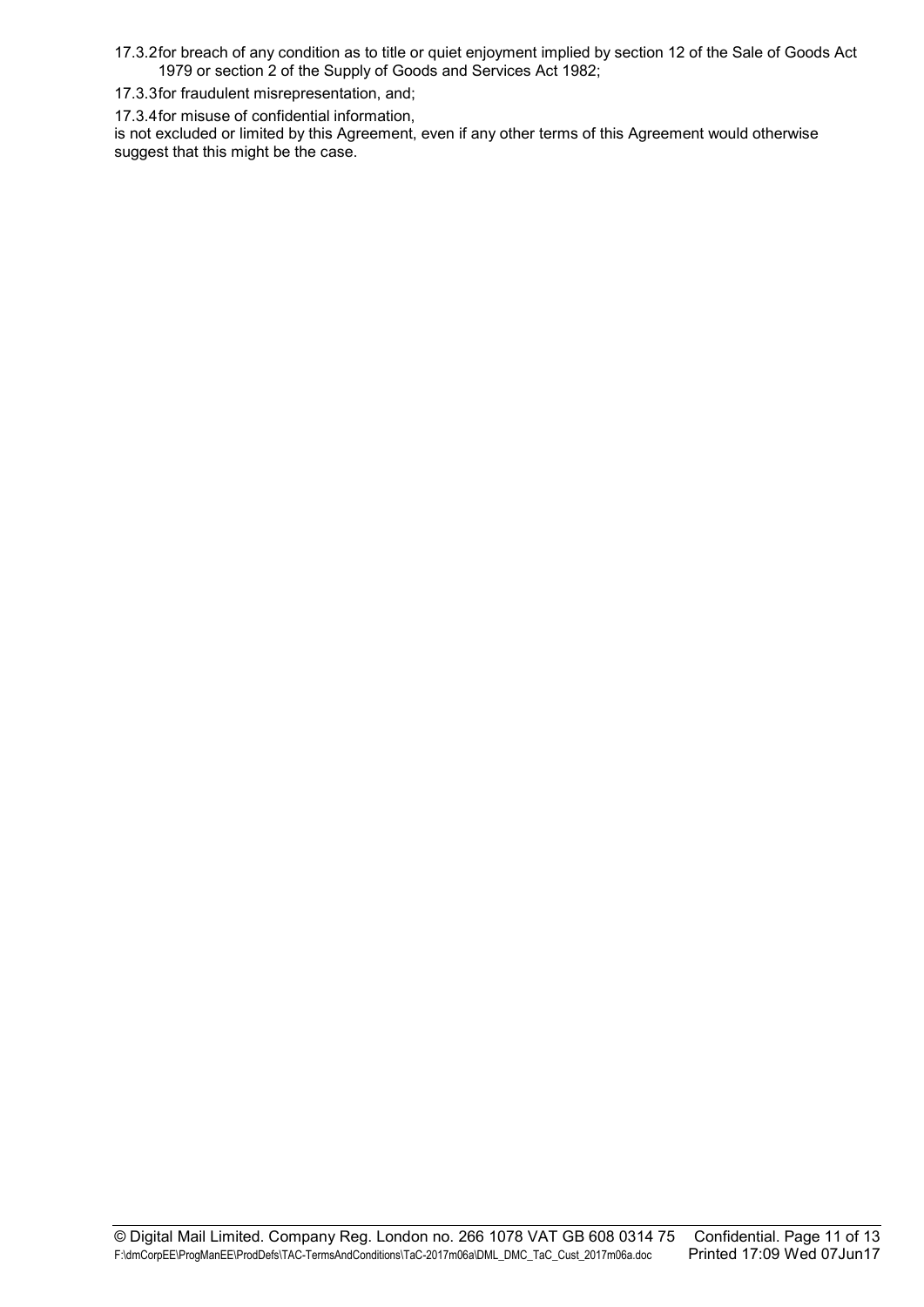- 17.4 We are not liable to you whether in tort (including negligence), contract, misrepresentation, restitution or otherwise for any delay in billing, direct or indirect loss of profits, anticipated profits, loss of earnings or revenue, or costs incurred by you, loss of business, goodwill, or anticipated savings or for any indirect or consequential loss or damage including but not limited to claims against you from third parties and loss of or damage to your data, even if such loss was reasonably foreseeable or we had been advised of the possibility of you incurring the loss.
- 17.5 We are not liable to you in contract or tort (negligence) for any acts or omissions by or of you or any third party, including any registered dmClub Dealer, other telecommunications providers, computer suppliers, software suppliers, network and router suppliers and/or internet suppliers.
- 17.6 Each provision of this Agreement excluding or limiting our liability operates separately. If any provision of this contract is held to be invalid, in whole or in part, it shall not affect the enforceability of the terms in the remainder of the Agreement.
- 17.7 Without prejudice to the provisions of clause 20 (Dispute Resolution), you must bring any legal proceedings against us within 14 months of the date when you first become aware or ought reasonably to have become aware of the facts or alleged facts giving rise to such liability or alleged liability or within the relevant statutory limitation period, whichever is the earlier.
- 17.8 Any waiver of any provision within this Agreement will not be effective unless made in writing, and such waiver headed 'Written Waiver'.
- 17.9 Without prejudice to clauses 17.2 and 17.3, our total liability to you in contract, tort (including negligence), misrepresentation, restitution or otherwise, arising in connection with the performance or contemplated performance of this Agreement will be limited the total sum of payments you have made to us in connection with the Service Package in question over the 12 month period immediately preceding the date on which the claim arose.
- 17.10 We will not be liable under this Agreement for breach of any of its terms to the extent that the breach concerned arises from:
	- 17.10.1 use of any Service Package other than in accordance with normal operating procedures as notified to you;
	- 17.10.2 any alterations to any Services or Service Package made by anyone other than us;
	- 17.10.3 any abnormal or incorrect operating conditions; or
	- 17.10.4 any other hardware or software being used with or in relation to any Service Package, unless this has been approved by us or the relevant statutory provider of the connection of apparatus to public communications networking.

## 18 Assignment or Transfer

- 18.1 We may assign, sub-contract or otherwise transfer this Agreement to any third party, in our absolute discretion.
- 18.2 You may not assign, license or sub license, or transfer this Agreement to any third party, without our prior written consent.

## 19 Law

19.1 This Agreement is governed by and shall be construed in accordance with English law and the parties hereby submit to the exclusive jurisdiction of the English courts. Nothing in this Agreement shall prevent us from applying to any court in any other jurisdiction for an injunction or other like remedy to restrain any customer from committing any breach or anticipated breach of this Agreement and for damages and other consequential relief.

## 20 Dispute Resolution

- 20.1 You agree that where any dispute or difference arises relating to
	- 20.1.1 Your Service Package, including but not limited to Fault reporting;
	- 20.1.2 These Terms & Conditions;
	- 20.1.3 Any other dispute or difference relating to this Agreement and the Parties mentioned therein:
- 20.2 the matter shall be addressed according to the Dispute Resolution Procedure as follows:
	- 20.2.1 Both Parties will attempt to resolve the matter in correspondence by post, fax or email with dmClub Support;
	- 20.2.2 If the dispute cannot be resolved through dmClub Support the Party concerned must submit a formal complaint to the other Party in writing, setting out in clear and reasonable language the difference in question, within four weeks of receiving our initial resolution response. In the event of your submitting a formal complaint, we will address it by means of our Formal Complaint Procedure. We undertake to provide a final response within one calendar month of receiving a formal complaint.